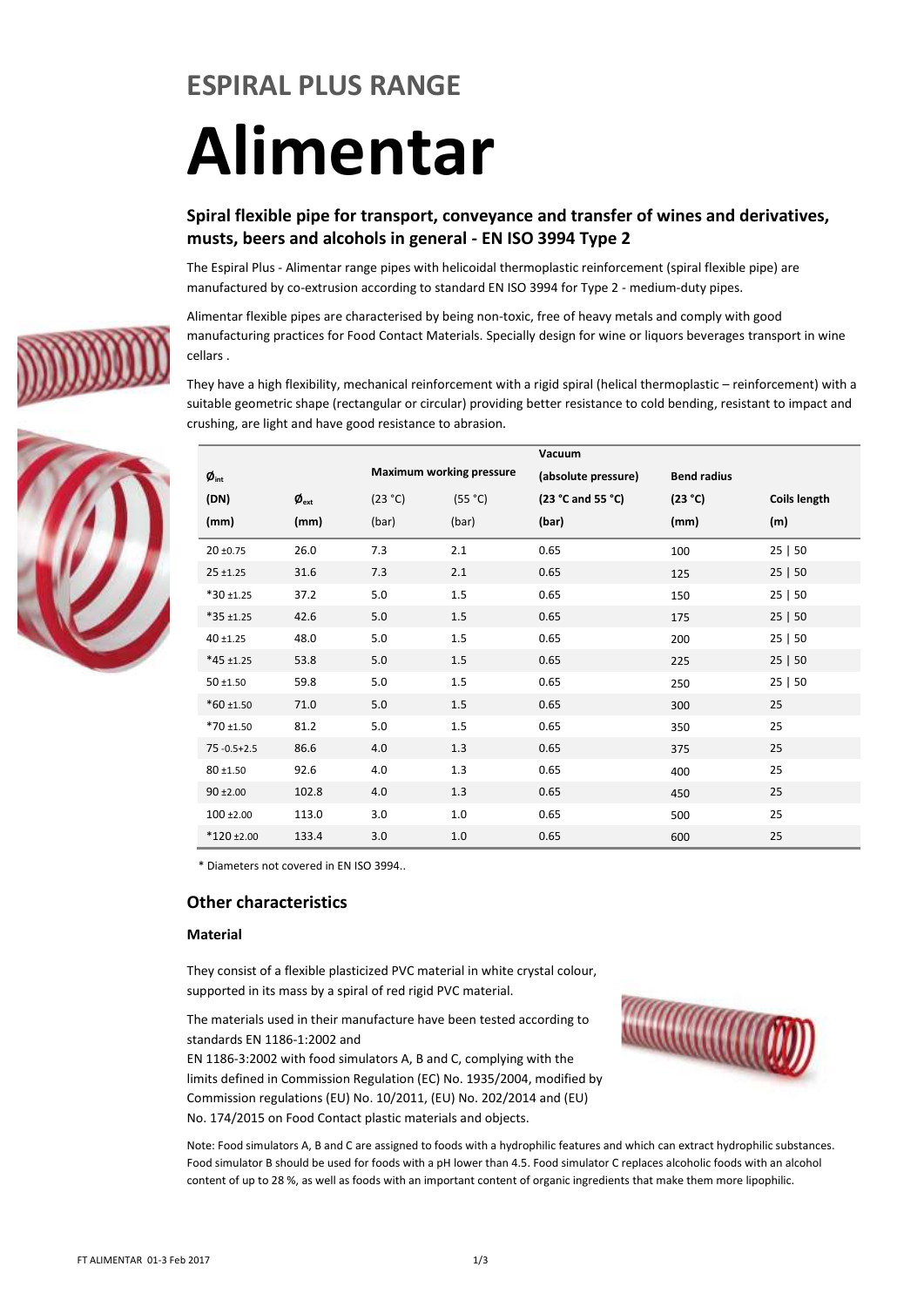#### **Marking**

The marking of Alimentar flexible pipes is done in the helical direction with a minimum:

IBOTEC – ALIMENTAR – – EN ISO 3994:2014 – Type 2 – DNxx – 0.yy MPa (yy bar) 23 °C – *z*Q (four months) + *aa* (2 digits of the year) – Ibotec traceability code

Note: xx diameter, yy pressure, z quarter of the year and *aa* last digits from year.

#### **Use**



#### *Do not use with hot water nor subject the spiral flexible pipe to pressure for long periods.*

For suction and discharge in average conditions, in the conveyance and transfer of wines and derivatives, musts, beers and alcohols in general with concentration up to 38 % v/v and vinegars at an average temperature of -10 °C and +40 °C and for general use in industry and agriculture at an average temperature of -10 °C and +55 °C.

#### **Mechanical characteristics**

| Characteristic                                                                                                                                                                                                   | Value                                                                                                                                                                          | <b>Test method</b>            |
|------------------------------------------------------------------------------------------------------------------------------------------------------------------------------------------------------------------|--------------------------------------------------------------------------------------------------------------------------------------------------------------------------------|-------------------------------|
| Hydrostatic pressure at 23 °C<br>- Burst pressure of EN ISO 3994<br>- Test pressure of EN ISO 3994<br>DN20 to DN30 -> 8.8 bar<br>DN35 to DN70 -> 6.0 bar<br>DN75 to DN90 -> 4.8 bar<br>DN100 to DN120 -> 3.6 bar | DN20 to DN30 -> $\geq$ 22 bar<br>DN35 to DN70 -> $\geq$ 15 bar<br>DN75 to DN90 -> $\geq$ 12 bar<br>DN100 to DN120 -> 9 bar<br>No failure, loss, cracking or abrupt distortion. | <b>EN ISO 1402</b>            |
| Hydrostatic testing at 55 °C<br>- Minimum burst pressure of EN ISO 3994.                                                                                                                                         | DN20 to DN30 -> $\geq 6.5$ bar<br>DN35 to DN70 -> $\geq$ 4.5 bar<br>DN75 to DN90 -> $\geq$ 4 bar<br>DN100 to DN120 -> 3 bar                                                    | <b>EN ISO 1402</b>            |
| Tensile test                                                                                                                                                                                                     | Tensile strength $\geq$ 50 % of the value obtained in the<br>Raw material tested with ISO 37                                                                                   | Annex A<br><b>EN ISO 3994</b> |
| Vacuum test<br>- Absolute pressure of EN ISO 3994<br>$0.35$ bar                                                                                                                                                  | No collapse or fracture (located more than 1xDN<br>from fittings)                                                                                                              | Annex B<br><b>EN ISO 3994</b> |

#### **Some indications for packaging, storage, use and maintenance**

The packaging and storage of spiral flexible pipes prior to use have been defined in accordance with the recommendations of standard EN ISO 8331 and ISO 2230.

The packaging of Alimentar spiral flexible pipes is made in coils with straps and plastic wrapping that guarantee to hold their shape and can be supplied in loose coils or on pallets of coils.

During storage, especially for long periods, and when Alimentar flexible pipes are exposed to certain adverse influences, their physical properties can undergo changes that may result in them no longer having the optimised features corresponding to their application when they are put into service.